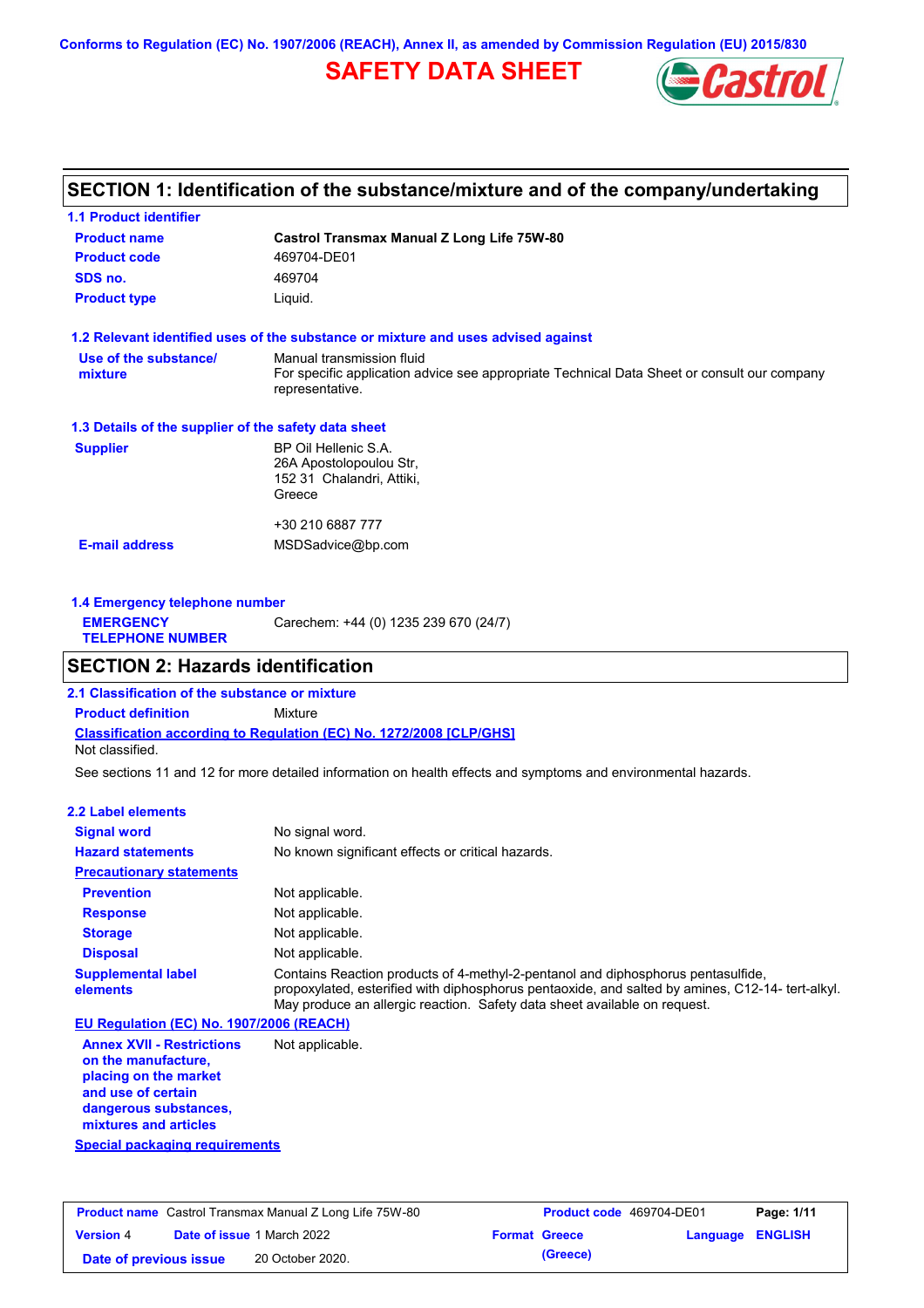# **SECTION 2: Hazards identification**

| <b>Containers to be fitted</b><br>with child-resistant<br>fastenings                                                     | Not applicable.                                                                                               |
|--------------------------------------------------------------------------------------------------------------------------|---------------------------------------------------------------------------------------------------------------|
| <b>Tactile warning of danger</b>                                                                                         | Not applicable.                                                                                               |
| 2.3 Other hazards                                                                                                        |                                                                                                               |
| <b>Results of PBT and vPvB</b><br>assessment                                                                             | Product does not meet the criteria for PBT or vPvB according to Regulation (EC) No. 1907/2006,<br>Annex XIII. |
| <b>Product meets the criteria</b><br>for PBT or vPvB according<br>to Regulation (EC) No.<br><b>1907/2006, Annex XIII</b> | This mixture does not contain any substances that are assessed to be a PBT or a vPvB.                         |
| Other hazards which do<br>not result in classification                                                                   | Defatting to the skin.                                                                                        |

## **SECTION 3: Composition/information on ingredients**

Mixture

### **3.2 Mixtures**

**Product definition**

Synthetic base stock. Proprietary performance additives.

| <b>Product/ingredient</b><br>name                                                                                                                                                    | <b>Identifiers</b>                                                                      | $\frac{9}{6}$ | <b>Regulation (EC) No.</b><br>1272/2008 [CLP]                                              | <b>Type</b> |
|--------------------------------------------------------------------------------------------------------------------------------------------------------------------------------------|-----------------------------------------------------------------------------------------|---------------|--------------------------------------------------------------------------------------------|-------------|
| Distillates (petroleum), hydrotreated<br>heavy paraffinic                                                                                                                            | REACH #: 01-2119484627-25<br>EC: 265-157-1<br>CAS: 64742-54-7<br>Index: 649-467-00-8    | -≤3           | Asp. Tox. 1, H304                                                                          | [1] [2]     |
| Distillates (petroleum), solvent-<br>dewaxed heavy paraffinic                                                                                                                        | REACH #: 01-2119471299-27 ≤3<br>EC: 265-169-7<br>CAS: 64742-65-0<br>Index: 649-474-00-6 |               | Asp. Tox. 1, H304                                                                          | [1] [2]     |
| Distillates (petroleum), hydrotreated<br>light paraffinic                                                                                                                            | REACH #: 01-2119487077-29 ≤3<br>EC: 265-158-7<br>CAS: 64742-55-8<br>Index: 649-468-00-3 |               | Asp. Tox. 1, H304                                                                          | [1] [2]     |
| Distillates (petroleum), solvent-<br>dewaxed light paraffinic                                                                                                                        | REACH #: 01-2119480132-48 ≤3<br>EC: 265-159-2<br>CAS: 64742-56-9<br>Index: 649-469-00-9 |               | Asp. Tox. 1, H304                                                                          | [1] [2]     |
| Reaction products of 4-methyl-<br>2-pentanol and diphosphorus<br>pentasulfide, propoxylated, esterified<br>with diphosphorus pentaoxide, and<br>salted by amines, C12-14- tert-alkyl | REACH #: 01-2119493620-38<br>$EC: -$<br>$CAS: -$                                        | $<$ 1         | Acute Tox. 4, H302<br>Eye Irrit. 2, H319<br>Skin Sens. 1B, H317<br>Aquatic Chronic 2, H411 | $[1]$       |

**See Section 16 for the full text of the H statements declared above.**

### **Type**

[1] Substance classified with a health or environmental hazard

[2] Substance with a workplace exposure limit

[3] Substance meets the criteria for PBT according to Regulation (EC) No. 1907/2006, Annex XIII

[4] Substance meets the criteria for vPvB according to Regulation (EC) No. 1907/2006, Annex XIII

[5] Substance of equivalent concern

[6] Additional disclosure due to company policy

Occupational exposure limits, if available, are listed in Section 8.

## **SECTION 4: First aid measures**

### **4.1 Description of first aid measures**

| <b>Eye contact</b>                                                                                              | In case of contact, immediately flush eyes with plenty of water for at least 15 minutes. Eyelids<br>should be held away from the eyeball to ensure thorough rinsing. Check for and remove any<br>contact lenses. Get medical attention. |  |                      |          |                |
|-----------------------------------------------------------------------------------------------------------------|-----------------------------------------------------------------------------------------------------------------------------------------------------------------------------------------------------------------------------------------|--|----------------------|----------|----------------|
| <b>Skin contact</b>                                                                                             | Wash skin thoroughly with soap and water or use recognised skin cleanser. Remove<br>contaminated clothing and shoes. Wash clothing before reuse. Clean shoes thoroughly before<br>reuse. Get medical attention if irritation develops.  |  |                      |          |                |
| <b>Product name</b> Castrol Transmax Manual Z Long Life 75W-80<br><b>Product code</b> 469704-DE01<br>Page: 2/11 |                                                                                                                                                                                                                                         |  |                      |          |                |
| <b>Version 4</b>                                                                                                | Date of issue 1 March 2022                                                                                                                                                                                                              |  | <b>Format Greece</b> | Language | <b>ENGLISH</b> |
| Date of previous issue                                                                                          | 20 October 2020.                                                                                                                                                                                                                        |  | (Greece)             |          |                |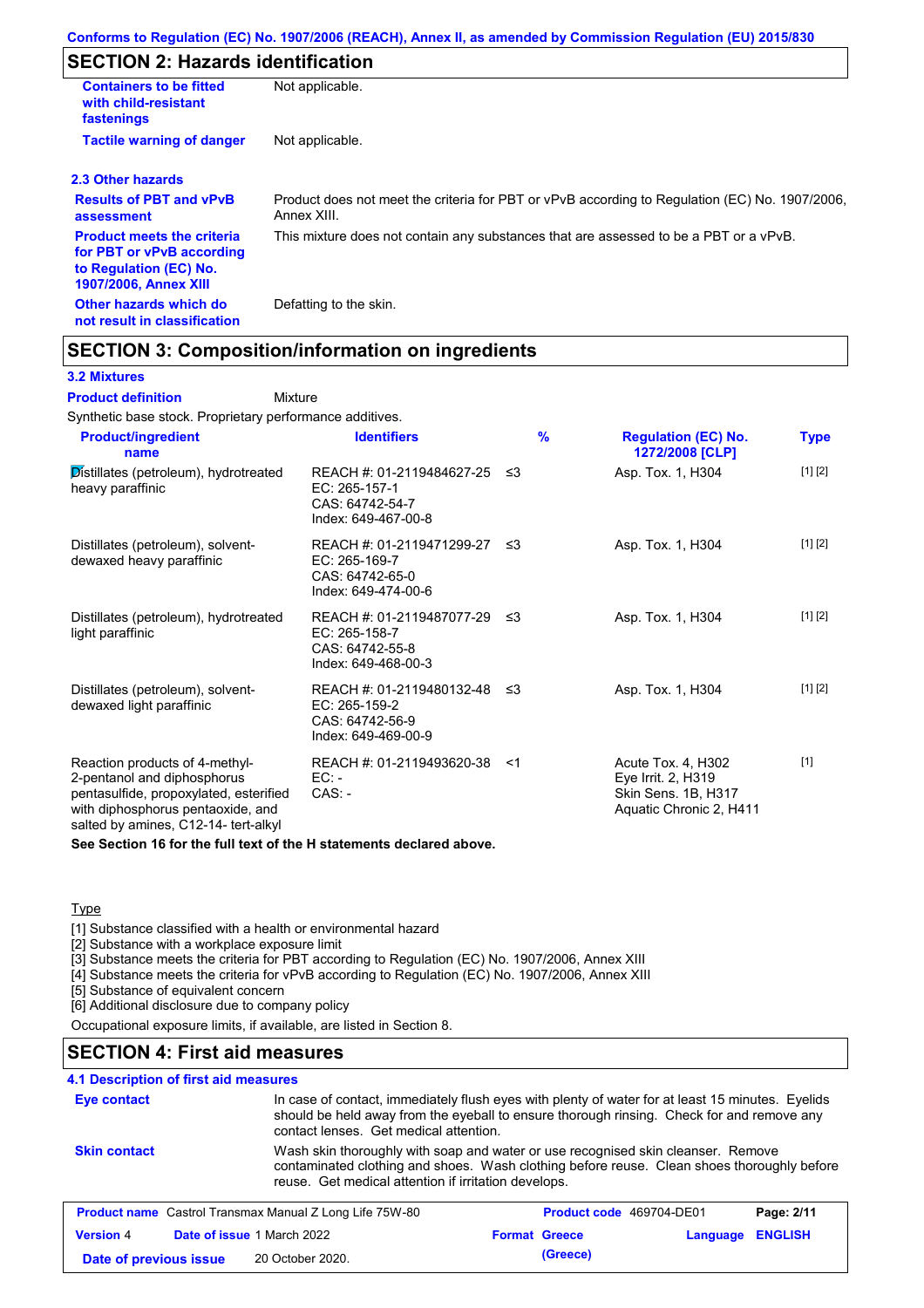## **Conforms to Regulation (EC) No. 1907/2006 (REACH), Annex II, as amended by Commission Regulation (EU) 2015/830**

# **SECTION 4: First aid measures**

| <b>Inhalation</b>                     | If inhaled, remove to fresh air. Get medical attention if symptoms occur.                                         |
|---------------------------------------|-------------------------------------------------------------------------------------------------------------------|
| <b>Ingestion</b>                      | Do not induce vomiting unless directed to do so by medical personnel. Get medical attention if<br>symptoms occur. |
| <b>Protection of first-aiders</b>     | No action shall be taken involving any personal risk or without suitable training.                                |
|                                       | 4.2 Most important symptoms and effects, both acute and delayed                                                   |
|                                       | See Section 11 for more detailed information on health effects and symptoms.                                      |
| <b>Potential acute health effects</b> |                                                                                                                   |
| <b>Inhalation</b>                     | Vapour inhalation under ambient conditions is not normally a problem due to low vapour<br>pressure.               |
| <b>Ingestion</b>                      | No known significant effects or critical hazards.                                                                 |
| <b>Skin contact</b>                   | Defatting to the skin. May cause skin dryness and irritation.                                                     |
| Eye contact                           | No known significant effects or critical hazards.                                                                 |
|                                       | Delayed and immediate effects as well as chronic effects from short and long-term exposure                        |
| <b>Inhalation</b>                     | Overexposure to the inhalation of airborne droplets or aerosols may cause irritation of the<br>respiratory tract. |
| <b>Ingestion</b>                      | Ingestion of large quantities may cause nausea and diarrhoea.                                                     |
| <b>Skin contact</b>                   | Prolonged or repeated contact can defat the skin and lead to irritation and/or dermatitis.                        |
| Eye contact                           | Potential risk of transient stinging or redness if accidental eye contact occurs.                                 |
|                                       |                                                                                                                   |

## **4.3 Indication of any immediate medical attention and special treatment needed**

| <b>Notes to physician</b>                                 | Treatment should in general be symptomatic and directed to relieving any effects.                                                                                                                                                                                                                                                                                 |  |  |  |
|-----------------------------------------------------------|-------------------------------------------------------------------------------------------------------------------------------------------------------------------------------------------------------------------------------------------------------------------------------------------------------------------------------------------------------------------|--|--|--|
| <b>SECTION 5: Firefighting measures</b>                   |                                                                                                                                                                                                                                                                                                                                                                   |  |  |  |
| 5.1 Extinguishing media                                   |                                                                                                                                                                                                                                                                                                                                                                   |  |  |  |
| <b>Suitable extinguishing</b><br>media                    | In case of fire, use foam, dry chemical or carbon dioxide extinguisher or spray.                                                                                                                                                                                                                                                                                  |  |  |  |
| <b>Unsuitable extinguishing</b><br>media                  | Do not use water jet. The use of a water jet may cause the fire to spread by splashing the<br>burning product.                                                                                                                                                                                                                                                    |  |  |  |
| 5.2 Special hazards arising from the substance or mixture |                                                                                                                                                                                                                                                                                                                                                                   |  |  |  |
| <b>Hazards from the</b><br>substance or mixture           | In a fire or if heated, a pressure increase will occur and the container may burst.                                                                                                                                                                                                                                                                               |  |  |  |
| <b>Hazardous combustion</b>                               | Combustion products may include the following:                                                                                                                                                                                                                                                                                                                    |  |  |  |
| products                                                  | carbon oxides (CO, CO2) (carbon monoxide, carbon dioxide)                                                                                                                                                                                                                                                                                                         |  |  |  |
| 5.3 Advice for firefighters                               |                                                                                                                                                                                                                                                                                                                                                                   |  |  |  |
| <b>Special precautions for</b><br>fire-fighters           | No action shall be taken involving any personal risk or without suitable training. Promptly<br>isolate the scene by removing all persons from the vicinity of the incident if there is a fire.                                                                                                                                                                    |  |  |  |
| <b>Special protective</b><br>equipment for fire-fighters  | Fire-fighters should wear appropriate protective equipment and self-contained breathing<br>apparatus (SCBA) with a full face-piece operated in positive pressure mode. Clothing for fire-<br>fighters (including helmets, protective boots and gloves) conforming to European standard EN<br>469 will provide a basic level of protection for chemical incidents. |  |  |  |

## **SECTION 6: Accidental release measures**

|                                         | 6.1 Personal precautions, protective equipment and emergency procedures                                                                                                                                                                                                                                                             |
|-----------------------------------------|-------------------------------------------------------------------------------------------------------------------------------------------------------------------------------------------------------------------------------------------------------------------------------------------------------------------------------------|
| For non-emergency<br>personnel          | No action shall be taken involving any personal risk or without suitable training. Evacuate<br>surrounding areas. Keep unnecessary and unprotected personnel from entering. Do not touch<br>or walk through spilt material. Floors may be slippery; use care to avoid falling. Put on<br>appropriate personal protective equipment. |
| For emergency responders                | If specialised clothing is required to deal with the spillage, take note of any information in<br>Section 8 on suitable and unsuitable materials. See also the information in "For non-<br>emergency personnel".                                                                                                                    |
| <b>6.2 Environmental</b><br>precautions | Avoid dispersal of spilt material and runoff and contact with soil, waterways, drains and sewers.<br>Inform the relevant authorities if the product has caused environmental pollution (sewers,<br>waterways, soil or air).                                                                                                         |

### **6.3 Methods and material for containment and cleaning up**

| <b>Product name</b> Castrol Transmax Manual Z Long Life 75W-80 |  | <b>Product code</b> 469704-DE01   |  | Page: 3/11           |                         |  |
|----------------------------------------------------------------|--|-----------------------------------|--|----------------------|-------------------------|--|
| <b>Version 4</b>                                               |  | <b>Date of issue 1 March 2022</b> |  | <b>Format Greece</b> | <b>Language ENGLISH</b> |  |
| Date of previous issue                                         |  | 20 October 2020.                  |  | (Greece)             |                         |  |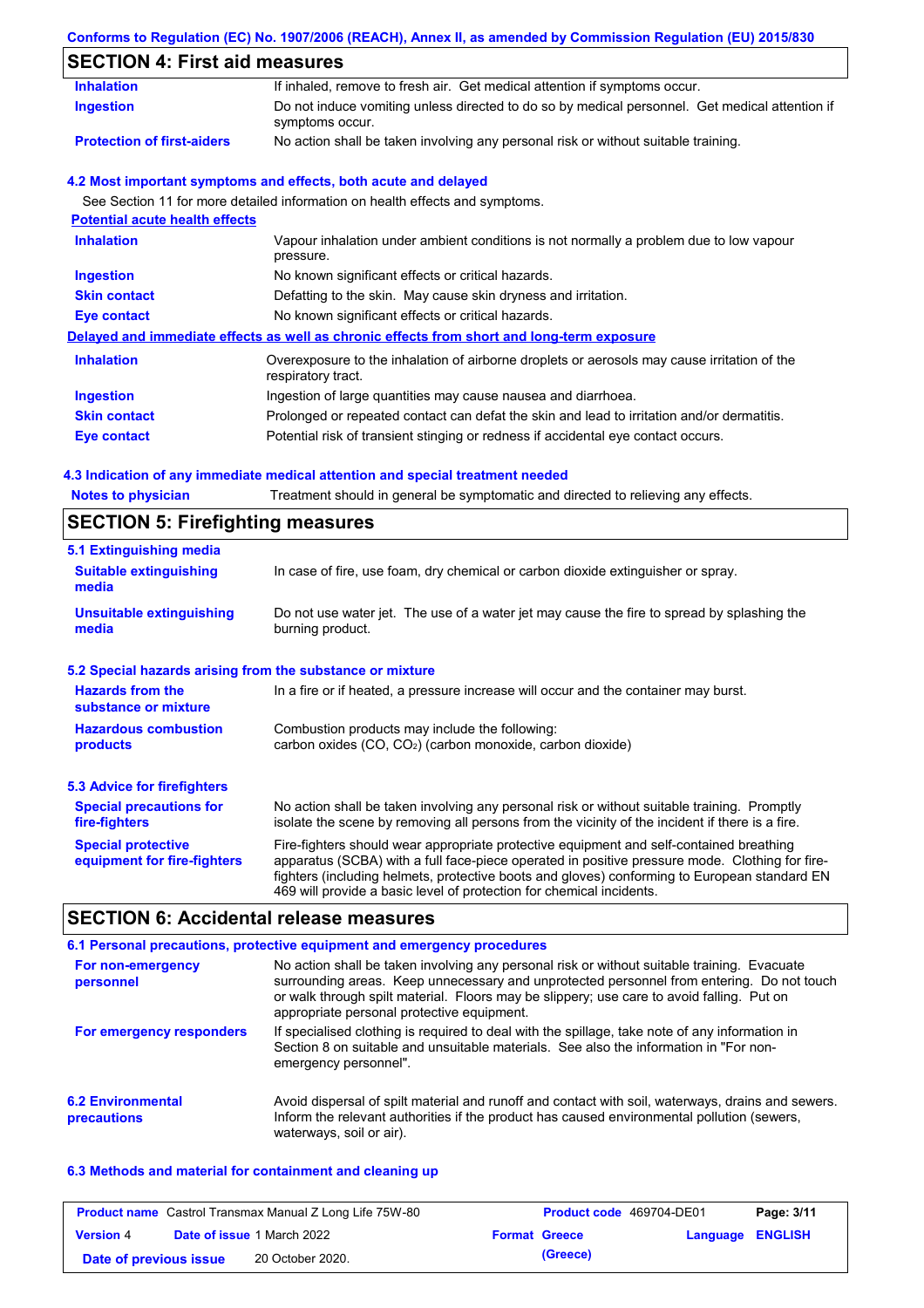## **SECTION 6: Accidental release measures**

| <b>Small spill</b>                        | Stop leak if without risk. Move containers from spill area. Absorb with an inert material and<br>place in an appropriate waste disposal container. Dispose of via a licensed waste disposal<br>contractor.                                                                                                                                                                                     |
|-------------------------------------------|------------------------------------------------------------------------------------------------------------------------------------------------------------------------------------------------------------------------------------------------------------------------------------------------------------------------------------------------------------------------------------------------|
| Large spill                               | Stop leak if without risk. Move containers from spill area. Prevent entry into sewers, water<br>courses, basements or confined areas. Contain and collect spillage with non-combustible,<br>absorbent material e.g. sand, earth, vermiculite or diatomaceous earth and place in container<br>for disposal according to local regulations. Dispose of via a licensed waste disposal contractor. |
| 6.4 Reference to other<br><b>sections</b> | See Section 1 for emergency contact information.<br>See Section 5 for firefighting measures.<br>See Section 8 for information on appropriate personal protective equipment.<br>See Section 12 for environmental precautions.<br>See Section 13 for additional waste treatment information.                                                                                                     |

## **SECTION 7: Handling and storage**

| 7.1 Precautions for safe handling                                                    |                                                                                                                                                                                                                                                                                                                                                                                                                                                                                          |
|--------------------------------------------------------------------------------------|------------------------------------------------------------------------------------------------------------------------------------------------------------------------------------------------------------------------------------------------------------------------------------------------------------------------------------------------------------------------------------------------------------------------------------------------------------------------------------------|
| <b>Protective measures</b>                                                           | Put on appropriate personal protective equipment.                                                                                                                                                                                                                                                                                                                                                                                                                                        |
| <b>Advice on general</b><br>occupational hygiene                                     | Eating, drinking and smoking should be prohibited in areas where this material is handled.<br>stored and processed. Wash thoroughly after handling. Remove contaminated clothing and<br>protective equipment before entering eating areas. See also Section 8 for additional<br>information on hygiene measures.                                                                                                                                                                         |
| <b>7.2 Conditions for safe</b><br>storage, including any<br><i>incompatibilities</i> | Store in accordance with local regulations. Store in a dry, cool and well-ventilated area, away<br>from incompatible materials (see Section 10). Keep away from heat and direct sunlight. Keep<br>container tightly closed and sealed until ready for use. Containers that have been opened must<br>be carefully resealed and kept upright to prevent leakage. Store and use only in equipment/<br>containers designed for use with this product. Do not store in unlabelled containers. |
| <b>Not suitable</b>                                                                  | Prolonged exposure to elevated temperature                                                                                                                                                                                                                                                                                                                                                                                                                                               |
| 7.3 Specific end use(s)                                                              |                                                                                                                                                                                                                                                                                                                                                                                                                                                                                          |
| <b>Recommendations</b>                                                               | See section 1.2 and Exposure scenarios in annex, if applicable.                                                                                                                                                                                                                                                                                                                                                                                                                          |

## **SECTION 8: Exposure controls/personal protection**

### **8.1 Control parameters**

| <b>Occupational exposure limits</b>                          |                                                                                                                        |
|--------------------------------------------------------------|------------------------------------------------------------------------------------------------------------------------|
| <b>Product/ingredient name</b>                               | <b>Exposure limit values</b>                                                                                           |
| Distillates (petroleum), hydrotreated heavy paraffinic       | Ministry of Labour and Social Affairs (Greece).<br>TWA: 5 mg/m <sup>3</sup> 8 hours. Issued/Revised: 5/1999 Form: mist |
| Distillates (petroleum), solvent-dewaxed heavy<br>paraffinic | Ministry of Labour and Social Affairs (Greece).                                                                        |
|                                                              | TWA: 5 mg/m <sup>3</sup> 8 hours. Issued/Revised: 5/1999 Form: mist                                                    |
| Distillates (petroleum), hydrotreated light paraffinic       | Ministry of Labour and Social Affairs (Greece).<br>TWA: 5 mg/m <sup>3</sup> 8 hours. Issued/Revised: 5/1999 Form: mist |
| Distillates (petroleum), solvent-dewaxed light               | Ministry of Labour and Social Affairs (Greece).                                                                        |
| paraffinic                                                   | TWA: 5 mg/m <sup>3</sup> 8 hours. Issued/Revised: 5/1999 Form: mist                                                    |

Whilst specific OELs for certain components may be shown in this section, other components may be present in any mist, vapour or dust produced. Therefore, the specific OELs may not be applicable to the product as a whole and are provided for guidance only.

**Recommended monitoring procedures** If this product contains ingredients with exposure limits, personal, workplace atmosphere or biological monitoring may be required to determine the effectiveness of the ventilation or other control measures and/or the necessity to use respiratory protective equipment. Reference should be made to monitoring standards, such as the following: European Standard EN 689 (Workplace atmospheres - Guidance for the assessment of exposure by inhalation to chemical agents for comparison with limit values and measurement strategy) European Standard EN 14042 (Workplace atmospheres - Guide for the application and use of procedures for the assessment of exposure to chemical and biological agents) European Standard EN 482 (Workplace atmospheres - General requirements for the performance of procedures for the measurement of chemical agents) Reference to national guidance documents for methods for the determination of hazardous substances will also be required.

### **Derived No Effect Level**

No DNELs/DMELs available.

| <b>Product name</b> Castrol Transmax Manual Z Long Life 75W-80 |  |                                   | <b>Product code</b> 469704-DE01 | Page: 4/11           |                         |  |
|----------------------------------------------------------------|--|-----------------------------------|---------------------------------|----------------------|-------------------------|--|
| <b>Version 4</b>                                               |  | <b>Date of issue 1 March 2022</b> |                                 | <b>Format Greece</b> | <b>Language ENGLISH</b> |  |
| Date of previous issue                                         |  | 20 October 2020.                  |                                 | (Greece)             |                         |  |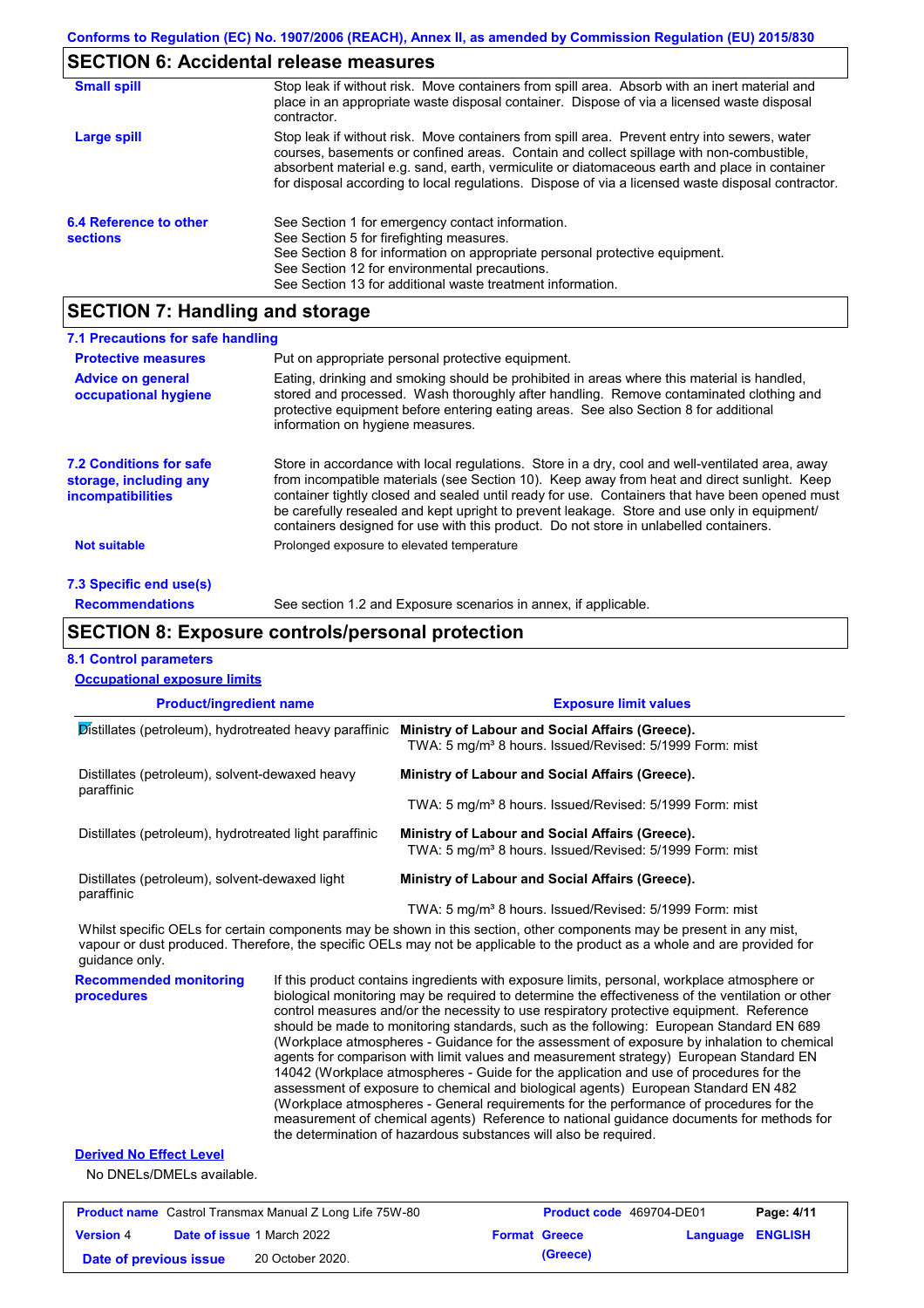# **SECTION 8: Exposure controls/personal protection**

**Predicted No Effect Concentration**

No PNECs available

| <b>8.2 Exposure controls</b>                                   |                                                                                                                                                                                                                                                                                                                                                                                                                                                                                                                                                                                                                                                                                                                                                                                                                                                                                                                                                                                                         |                          |          |                |  |  |  |
|----------------------------------------------------------------|---------------------------------------------------------------------------------------------------------------------------------------------------------------------------------------------------------------------------------------------------------------------------------------------------------------------------------------------------------------------------------------------------------------------------------------------------------------------------------------------------------------------------------------------------------------------------------------------------------------------------------------------------------------------------------------------------------------------------------------------------------------------------------------------------------------------------------------------------------------------------------------------------------------------------------------------------------------------------------------------------------|--------------------------|----------|----------------|--|--|--|
| <b>Appropriate engineering</b><br><b>controls</b>              | Provide exhaust ventilation or other engineering controls to keep the relevant airborne<br>concentrations below their respective occupational exposure limits.<br>All activities involving chemicals should be assessed for their risks to health, to ensure<br>exposures are adequately controlled. Personal protective equipment should only be considered<br>after other forms of control measures (e.g. engineering controls) have been suitably evaluated.<br>Personal protective equipment should conform to appropriate standards, be suitable for use, be<br>kept in good condition and properly maintained.<br>Your supplier of personal protective equipment should be consulted for advice on selection and<br>appropriate standards. For further information contact your national organisation for standards.<br>The final choice of protective equipment will depend upon a risk assessment. It is important to<br>ensure that all items of personal protective equipment are compatible. |                          |          |                |  |  |  |
| <b>Individual protection measures</b>                          |                                                                                                                                                                                                                                                                                                                                                                                                                                                                                                                                                                                                                                                                                                                                                                                                                                                                                                                                                                                                         |                          |          |                |  |  |  |
| <b>Hygiene measures</b>                                        | Wash hands, forearms and face thoroughly after handling chemical products, before eating,<br>smoking and using the lavatory and at the end of the working period. Ensure that eyewash<br>stations and safety showers are close to the workstation location.                                                                                                                                                                                                                                                                                                                                                                                                                                                                                                                                                                                                                                                                                                                                             |                          |          |                |  |  |  |
| <b>Respiratory protection</b>                                  | In case of insufficient ventilation, wear suitable respiratory equipment.<br>The correct choice of respiratory protection depends upon the chemicals being handled, the<br>conditions of work and use, and the condition of the respiratory equipment. Safety procedures<br>should be developed for each intended application. Respiratory protection equipment should<br>therefore be chosen in consultation with the supplier/manufacturer and with a full assessment<br>of the working conditions.                                                                                                                                                                                                                                                                                                                                                                                                                                                                                                   |                          |          |                |  |  |  |
| <b>Eye/face protection</b>                                     | Safety glasses with side shields.                                                                                                                                                                                                                                                                                                                                                                                                                                                                                                                                                                                                                                                                                                                                                                                                                                                                                                                                                                       |                          |          |                |  |  |  |
| <b>Skin protection</b><br><b>Hand protection</b>               | <b>General Information:</b>                                                                                                                                                                                                                                                                                                                                                                                                                                                                                                                                                                                                                                                                                                                                                                                                                                                                                                                                                                             |                          |          |                |  |  |  |
|                                                                | Because specific work environments and material handling practices vary, safety procedures<br>should be developed for each intended application. The correct choice of protective gloves<br>depends upon the chemicals being handled, and the conditions of work and use. Most gloves<br>provide protection for only a limited time before they must be discarded and replaced (even the<br>best chemically resistant gloves will break down after repeated chemical exposures).                                                                                                                                                                                                                                                                                                                                                                                                                                                                                                                        |                          |          |                |  |  |  |
|                                                                | Gloves should be chosen in consultation with the supplier / manufacturer and taking account of<br>a full assessment of the working conditions.                                                                                                                                                                                                                                                                                                                                                                                                                                                                                                                                                                                                                                                                                                                                                                                                                                                          |                          |          |                |  |  |  |
|                                                                | Recommended: Nitrile gloves.<br><b>Breakthrough time:</b>                                                                                                                                                                                                                                                                                                                                                                                                                                                                                                                                                                                                                                                                                                                                                                                                                                                                                                                                               |                          |          |                |  |  |  |
|                                                                | Breakthrough time data are generated by glove manufacturers under laboratory test conditions<br>and represent how long a glove can be expected to provide effective permeation resistance. It<br>is important when following breakthrough time recommendations that actual workplace<br>conditions are taken into account. Always consult with your glove supplier for up-to-date<br>technical information on breakthrough times for the recommended glove type.<br>Our recommendations on the selection of gloves are as follows:                                                                                                                                                                                                                                                                                                                                                                                                                                                                      |                          |          |                |  |  |  |
|                                                                | Continuous contact:                                                                                                                                                                                                                                                                                                                                                                                                                                                                                                                                                                                                                                                                                                                                                                                                                                                                                                                                                                                     |                          |          |                |  |  |  |
|                                                                | Gloves with a minimum breakthrough time of 240 minutes, or >480 minutes if suitable gloves<br>can be obtained.<br>If suitable gloves are not available to offer that level of protection, gloves with shorter<br>breakthrough times may be acceptable as long as appropriate glove maintenance and<br>replacement regimes are determined and adhered to.                                                                                                                                                                                                                                                                                                                                                                                                                                                                                                                                                                                                                                                |                          |          |                |  |  |  |
|                                                                | Short-term / splash protection:                                                                                                                                                                                                                                                                                                                                                                                                                                                                                                                                                                                                                                                                                                                                                                                                                                                                                                                                                                         |                          |          |                |  |  |  |
|                                                                | Recommended breakthrough times as above.<br>It is recognised that for short-term, transient exposures, gloves with shorter breakthrough times<br>may commonly be used. Therefore, appropriate maintenance and replacement regimes must<br>be determined and rigorously followed.                                                                                                                                                                                                                                                                                                                                                                                                                                                                                                                                                                                                                                                                                                                        |                          |          |                |  |  |  |
|                                                                | <b>Glove Thickness:</b>                                                                                                                                                                                                                                                                                                                                                                                                                                                                                                                                                                                                                                                                                                                                                                                                                                                                                                                                                                                 |                          |          |                |  |  |  |
|                                                                | For general applications, we recommend gloves with a thickness typically greater than 0.35 mm.                                                                                                                                                                                                                                                                                                                                                                                                                                                                                                                                                                                                                                                                                                                                                                                                                                                                                                          |                          |          |                |  |  |  |
|                                                                | It should be emphasised that glove thickness is not necessarily a good predictor of glove                                                                                                                                                                                                                                                                                                                                                                                                                                                                                                                                                                                                                                                                                                                                                                                                                                                                                                               |                          |          |                |  |  |  |
| <b>Product name</b> Castrol Transmax Manual Z Long Life 75W-80 |                                                                                                                                                                                                                                                                                                                                                                                                                                                                                                                                                                                                                                                                                                                                                                                                                                                                                                                                                                                                         | Product code 469704-DE01 |          | Page: 5/11     |  |  |  |
| Date of issue 1 March 2022<br><b>Version 4</b>                 |                                                                                                                                                                                                                                                                                                                                                                                                                                                                                                                                                                                                                                                                                                                                                                                                                                                                                                                                                                                                         | <b>Format Greece</b>     | Language | <b>ENGLISH</b> |  |  |  |

**Date of previous issue (Greece)** 20 October 2020.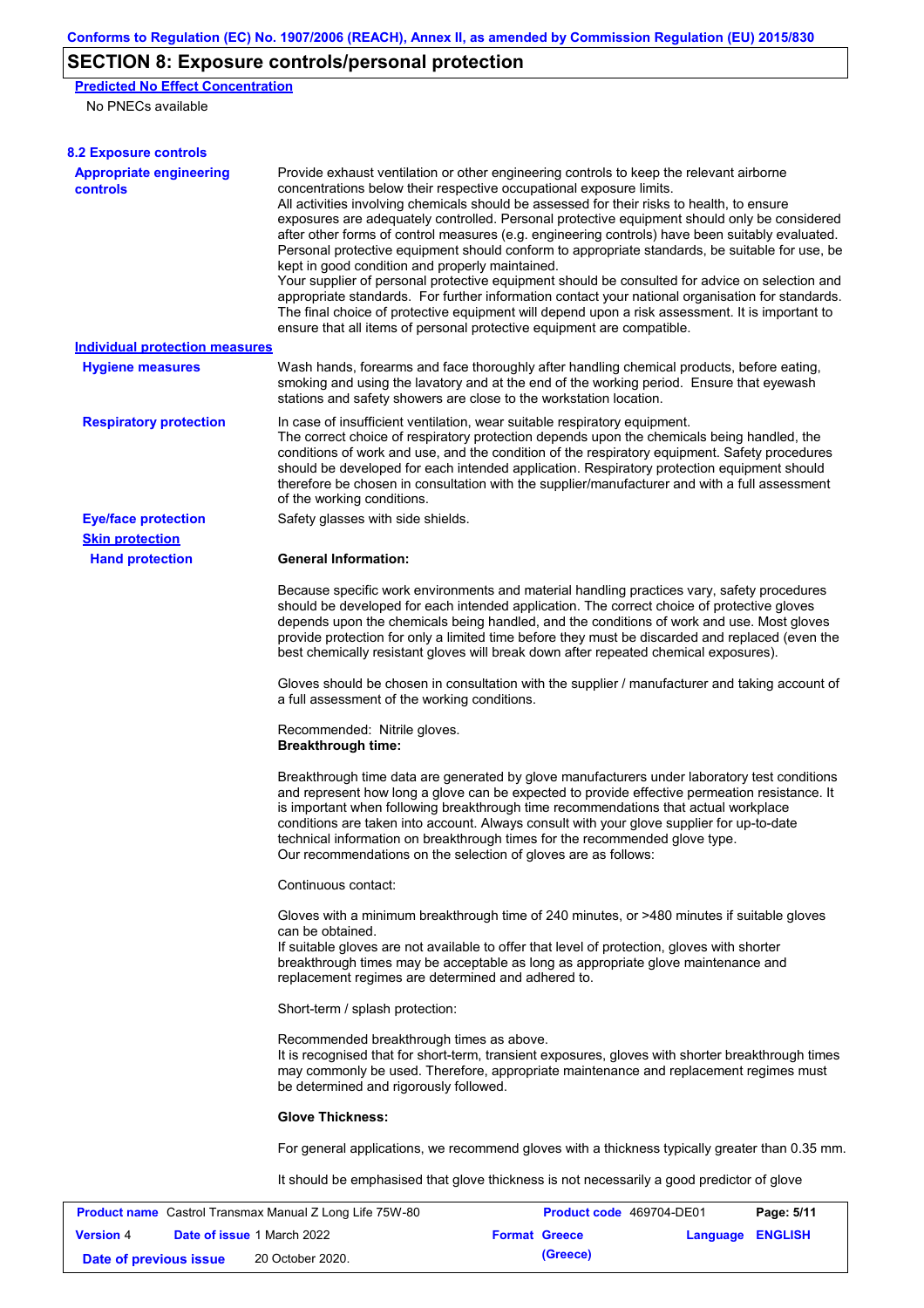# **SECTION 8: Exposure controls/personal protection**

|                                           | resistance to a specific chemical, as the permeation efficiency of the glove will be dependent<br>on the exact composition of the glove material. Therefore, glove selection should also be based<br>on consideration of the task requirements and knowledge of breakthrough times.<br>Glove thickness may also vary depending on the glove manufacturer, the glove type and the<br>glove model. Therefore, the manufacturers' technical data should always be taken into account<br>to ensure selection of the most appropriate glove for the task.                                                                                                                                  |
|-------------------------------------------|---------------------------------------------------------------------------------------------------------------------------------------------------------------------------------------------------------------------------------------------------------------------------------------------------------------------------------------------------------------------------------------------------------------------------------------------------------------------------------------------------------------------------------------------------------------------------------------------------------------------------------------------------------------------------------------|
|                                           | Note: Depending on the activity being conducted, gloves of varying thickness may be required<br>for specific tasks. For example:                                                                                                                                                                                                                                                                                                                                                                                                                                                                                                                                                      |
|                                           | • Thinner gloves (down to 0.1 mm or less) may be required where a high degree of manual<br>dexterity is needed. However, these gloves are only likely to give short duration protection and<br>would normally be just for single use applications, then disposed of.                                                                                                                                                                                                                                                                                                                                                                                                                  |
|                                           | • Thicker gloves (up to 3 mm or more) may be required where there is a mechanical (as well<br>as a chemical) risk i.e. where there is abrasion or puncture potential.                                                                                                                                                                                                                                                                                                                                                                                                                                                                                                                 |
| <b>Skin and body</b>                      | Use of protective clothing is good industrial practice.<br>Personal protective equipment for the body should be selected based on the task being<br>performed and the risks involved and should be approved by a specialist before handling this<br>product.<br>Cotton or polyester/cotton overalls will only provide protection against light superficial<br>contamination that will not soak through to the skin. Overalls should be laundered on a regular<br>basis. When the risk of skin exposure is high (e.g. when cleaning up spillages or if there is a<br>risk of splashing) then chemical resistant aprons and/or impervious chemical suits and boots<br>will be required. |
| <b>Refer to standards:</b>                | Respiratory protection: EN 529<br>Gloves: EN 420, EN 374<br>Eye protection: EN 166<br>Filtering half-mask: EN 149<br>Filtering half-mask with valve: EN 405<br>Half-mask: EN 140 plus filter<br>Full-face mask: EN 136 plus filter<br>Particulate filters: EN 143<br>Gas/combined filters: EN 14387                                                                                                                                                                                                                                                                                                                                                                                   |
| <b>Environmental exposure</b><br>controls | Emissions from ventilation or work process equipment should be checked to ensure they<br>comply with the requirements of environmental protection legislation. In some cases, fume<br>scrubbers, filters or engineering modifications to the process equipment will be necessary to<br>reduce emissions to acceptable levels.                                                                                                                                                                                                                                                                                                                                                         |

## **SECTION 9: Physical and chemical properties**

The conditions of measurement of all properties are at standard temperature and pressure unless otherwise indicated.

### **9.1 Information on basic physical and chemical properties**

| <b>Appearance</b>                                      |                                       |
|--------------------------------------------------------|---------------------------------------|
| <b>Physical state</b>                                  | Liquid.                               |
| <b>Colour</b>                                          | Blue.                                 |
| <b>Odour</b>                                           | Not available.                        |
| <b>Odour threshold</b>                                 | Not available.                        |
| рH                                                     | Mot applicable.                       |
| <b>Melting point/freezing point</b>                    | Not available.                        |
| Initial boiling point and boiling                      | Not available.                        |
| range                                                  |                                       |
| <b>Pour point</b>                                      | -57 $^{\circ}$ C                      |
| <b>Flash point</b>                                     | Open cup: >180°C (>356°F) [Cleveland] |
| <b>Evaporation rate</b>                                | Not available.                        |
| <b>Flammability (solid, gas)</b>                       | Not available.                        |
| <b>Upper/lower flammability or</b><br>explosive limits | Not available.                        |
| <b>Vapour pressure</b>                                 | Not available.                        |

| <b>Product name</b> Castrol Transmax Manual Z Long Life 75W-80 |  |                                   | <b>Product code</b> 469704-DE01 |                      | Page: 6/11              |  |
|----------------------------------------------------------------|--|-----------------------------------|---------------------------------|----------------------|-------------------------|--|
| <b>Version 4</b>                                               |  | <b>Date of issue 1 March 2022</b> |                                 | <b>Format Greece</b> | <b>Language ENGLISH</b> |  |
| Date of previous issue                                         |  | 20 October 2020.                  |                                 | (Greece)             |                         |  |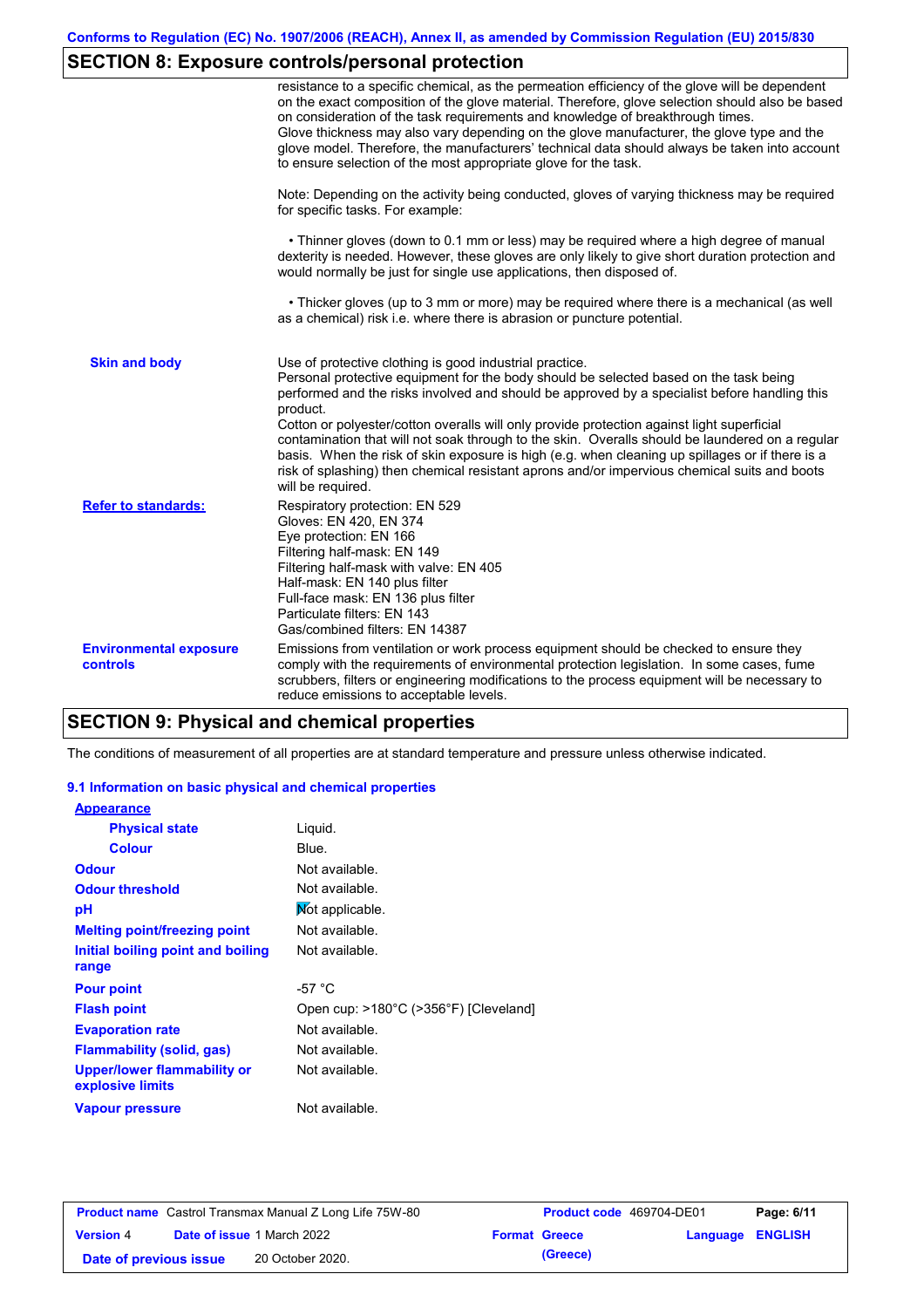# **SECTION 9: Physical and chemical properties**

|                                                                                                                       |                                                                                                                                                                         |             | Vapour Pressure at 20°C |                         |          | Vapour pressure at 50°C    |               |  |
|-----------------------------------------------------------------------------------------------------------------------|-------------------------------------------------------------------------------------------------------------------------------------------------------------------------|-------------|-------------------------|-------------------------|----------|----------------------------|---------------|--|
|                                                                                                                       | <b>Ingredient name</b>                                                                                                                                                  | mm Hg kPa   |                         | <b>Method</b>           | mm<br>Hg | kPa                        | <b>Method</b> |  |
|                                                                                                                       | Dec-1-ene,<br>homopolymer,<br>hydrogenated                                                                                                                              | $\mathbf 0$ | $\mathbf 0$             | <b>ASTME</b><br>1194-87 |          |                            |               |  |
|                                                                                                                       | Distillates (petroleum),<br>hydrotreated heavy<br>paraffinic                                                                                                            | < 0.08      | < 0.011                 | <b>ASTM D 5191</b>      |          |                            |               |  |
|                                                                                                                       | Distillates (petroleum),<br>solvent-dewaxed<br>heavy paraffinic                                                                                                         | < 0.08      | < 0.011                 | <b>ASTM D 5191</b>      |          |                            |               |  |
|                                                                                                                       | Distillates (petroleum),<br>hydrotreated light<br>paraffinic                                                                                                            | < 0.08      | 0.011                   | <b>ASTM D 5191</b>      |          |                            |               |  |
|                                                                                                                       | Distillates (petroleum),<br>solvent-dewaxed light<br>paraffinic                                                                                                         | < 0.08      | < 0.011                 | <b>ASTM D 5191</b>      |          |                            |               |  |
| <b>Vapour density</b>                                                                                                 | Not available.                                                                                                                                                          |             |                         |                         |          |                            |               |  |
| <b>Relative density</b>                                                                                               | Not available.                                                                                                                                                          |             |                         |                         |          |                            |               |  |
| <b>Density</b>                                                                                                        | <1000 kg/m <sup>3</sup> (<1 g/cm <sup>3</sup> ) at 15 <sup>°</sup> C                                                                                                    |             |                         |                         |          |                            |               |  |
| <b>Solubility(ies)</b>                                                                                                | insoluble in water.                                                                                                                                                     |             |                         |                         |          |                            |               |  |
| <b>Partition coefficient: n-octanol/</b><br>water                                                                     | Mot applicable.                                                                                                                                                         |             |                         |                         |          |                            |               |  |
| <b>Auto-ignition temperature</b>                                                                                      | <b>Ingredient name</b>                                                                                                                                                  |             | °C                      | °F                      |          | <b>Method</b>              |               |  |
|                                                                                                                       | Dec-1-ene, homopolymer,<br>hydrogenated                                                                                                                                 |             | 343 to 369              |                         |          | 649.4 to 696.2 ASTM D 2159 |               |  |
| <b>Decomposition temperature</b>                                                                                      | Not available.                                                                                                                                                          |             |                         |                         |          |                            |               |  |
| <b>Viscosity</b>                                                                                                      | Kinematic: 53.9 mm <sup>2</sup> /s (53.9 cSt) at 40°C<br>Kinematic: $9 \text{ mm}^2\text{/s}$ (9 cSt) at 100 $^{\circ}$ C                                               |             |                         |                         |          |                            |               |  |
| <b>Explosive properties</b>                                                                                           | Not available.                                                                                                                                                          |             |                         |                         |          |                            |               |  |
| <b>Oxidising properties</b>                                                                                           | Not available.                                                                                                                                                          |             |                         |                         |          |                            |               |  |
| <b>Particle characteristics</b><br><b>Median particle size</b><br>9.2 Other information<br>No additional information. | Mot applicable.                                                                                                                                                         |             |                         |                         |          |                            |               |  |
| <b>SECTION 10: Stability and reactivity</b>                                                                           |                                                                                                                                                                         |             |                         |                         |          |                            |               |  |
| <b>10.1 Reactivity</b>                                                                                                | No specific test data available for this product. Refer to Conditions to avoid and Incompatible<br>materials for additional information.                                |             |                         |                         |          |                            |               |  |
| <b>10.2 Chemical stability</b>                                                                                        | The product is stable.                                                                                                                                                  |             |                         |                         |          |                            |               |  |
| 10.3 Possibility of<br>hazardous reactions                                                                            | Under normal conditions of storage and use, hazardous reactions will not occur.<br>Under normal conditions of storage and use, hazardous polymerisation will not occur. |             |                         |                         |          |                            |               |  |
| <b>10.4 Conditions to avoid</b>                                                                                       | Avoid all possible sources of ignition (spark or flame).                                                                                                                |             |                         |                         |          |                            |               |  |
| 10.5 Incompatible materials                                                                                           | Reactive or incompatible with the following materials: oxidising materials.                                                                                             |             |                         |                         |          |                            |               |  |
| <b>10.6 Hazardous</b><br>decomposition products                                                                       | Under normal conditions of storage and use, hazardous decomposition products should not be<br>produced.                                                                 |             |                         |                         |          |                            |               |  |
|                                                                                                                       |                                                                                                                                                                         |             |                         |                         |          |                            |               |  |

| <b>Product name</b> Castrol Transmax Manual Z Long Life 75W-80 |  |                                   | <b>Product code</b> 469704-DE01 |                      | Page: 7/11              |  |
|----------------------------------------------------------------|--|-----------------------------------|---------------------------------|----------------------|-------------------------|--|
| <b>Version 4</b>                                               |  | <b>Date of issue 1 March 2022</b> |                                 | <b>Format Greece</b> | <b>Language ENGLISH</b> |  |
| Date of previous issue                                         |  | 20 October 2020.                  |                                 | (Greece)             |                         |  |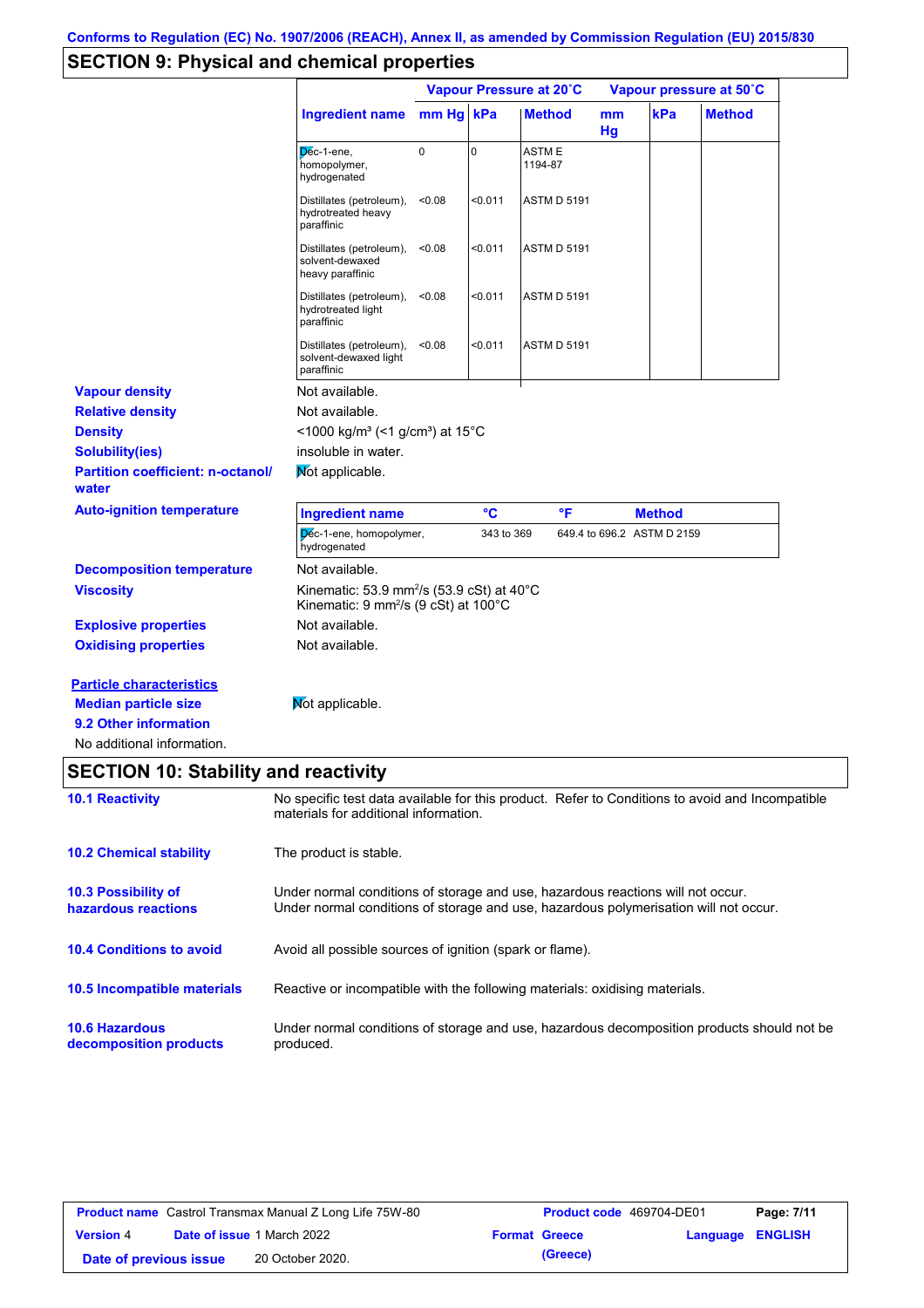## **SECTION 11: Toxicological information**

### **11.1 Information on toxicological effects**

**Acute toxicity estimates**

| <b>Product/ingredient name</b>                                                                                                      |                                                                                                     | Oral (mg/<br>kg)                                                                                                            | <b>Dermal</b><br>(mg/kg) | <b>Inhalation</b><br>(gases)<br>(ppm) | <b>Inhalation</b><br>(vapours)<br>(mg/l) | <b>Inhalation</b><br>(dusts<br>and mists)<br>(mg/l) |  |  |
|-------------------------------------------------------------------------------------------------------------------------------------|-----------------------------------------------------------------------------------------------------|-----------------------------------------------------------------------------------------------------------------------------|--------------------------|---------------------------------------|------------------------------------------|-----------------------------------------------------|--|--|
| Amines, C12-14-alkyl, reaction products with<br>hexanol, phosphorus oxide (P2O5), phosphorus<br>sulphide (P2S5) and propylene oxide |                                                                                                     | 500                                                                                                                         | N/A                      | N/A                                   | N/A                                      | N/A                                                 |  |  |
| <b>Information on likely</b><br>routes of exposure                                                                                  |                                                                                                     | Routes of entry anticipated: Dermal, Inhalation.                                                                            |                          |                                       |                                          |                                                     |  |  |
| <b>Potential acute health effects</b>                                                                                               |                                                                                                     |                                                                                                                             |                          |                                       |                                          |                                                     |  |  |
| <b>Inhalation</b>                                                                                                                   | Vapour inhalation under ambient conditions is not normally a problem due to low vapour<br>pressure. |                                                                                                                             |                          |                                       |                                          |                                                     |  |  |
| <b>Ingestion</b>                                                                                                                    | No known significant effects or critical hazards.                                                   |                                                                                                                             |                          |                                       |                                          |                                                     |  |  |
| <b>Skin contact</b>                                                                                                                 | Defatting to the skin. May cause skin dryness and irritation.                                       |                                                                                                                             |                          |                                       |                                          |                                                     |  |  |
| <b>Eye contact</b>                                                                                                                  | No known significant effects or critical hazards.                                                   |                                                                                                                             |                          |                                       |                                          |                                                     |  |  |
| <b>Symptoms related to the physical, chemical and toxicological characteristics</b>                                                 |                                                                                                     |                                                                                                                             |                          |                                       |                                          |                                                     |  |  |
| <b>Inhalation</b>                                                                                                                   |                                                                                                     | May be harmful by inhalation if exposure to vapour, mists or fumes resulting from thermal<br>decomposition products occurs. |                          |                                       |                                          |                                                     |  |  |
| <b>Ingestion</b>                                                                                                                    | No specific data.                                                                                   |                                                                                                                             |                          |                                       |                                          |                                                     |  |  |
| <b>Skin contact</b>                                                                                                                 | irritation<br>dryness<br>cracking                                                                   | Adverse symptoms may include the following:                                                                                 |                          |                                       |                                          |                                                     |  |  |
| <b>Eye contact</b>                                                                                                                  | No specific data.                                                                                   |                                                                                                                             |                          |                                       |                                          |                                                     |  |  |
| Delayed and immediate effects as well as chronic effects from short and long-term exposure                                          |                                                                                                     |                                                                                                                             |                          |                                       |                                          |                                                     |  |  |
| <b>Inhalation</b>                                                                                                                   | respiratory tract.                                                                                  | Overexposure to the inhalation of airborne droplets or aerosols may cause irritation of the                                 |                          |                                       |                                          |                                                     |  |  |
| <b>Ingestion</b>                                                                                                                    |                                                                                                     | Ingestion of large quantities may cause nausea and diarrhoea.                                                               |                          |                                       |                                          |                                                     |  |  |
| <b>Skin contact</b>                                                                                                                 | Prolonged or repeated contact can defat the skin and lead to irritation and/or dermatitis.          |                                                                                                                             |                          |                                       |                                          |                                                     |  |  |
| <b>Eye contact</b>                                                                                                                  |                                                                                                     | Potential risk of transient stinging or redness if accidental eye contact occurs.                                           |                          |                                       |                                          |                                                     |  |  |
| <b>Potential chronic health effects</b>                                                                                             |                                                                                                     |                                                                                                                             |                          |                                       |                                          |                                                     |  |  |
| <b>General</b>                                                                                                                      | No known significant effects or critical hazards.                                                   |                                                                                                                             |                          |                                       |                                          |                                                     |  |  |
| <b>Carcinogenicity</b>                                                                                                              | No known significant effects or critical hazards.                                                   |                                                                                                                             |                          |                                       |                                          |                                                     |  |  |
| <b>Mutagenicity</b>                                                                                                                 | No known significant effects or critical hazards.                                                   |                                                                                                                             |                          |                                       |                                          |                                                     |  |  |
| <b>Developmental effects</b>                                                                                                        | No known significant effects or critical hazards.                                                   |                                                                                                                             |                          |                                       |                                          |                                                     |  |  |
| <b>Fertility effects</b>                                                                                                            | No known significant effects or critical hazards.                                                   |                                                                                                                             |                          |                                       |                                          |                                                     |  |  |

# **SECTION 12: Ecological information**

**12.1 Toxicity**

**Environmental hazards** Not classified as dangerous

### **12.2 Persistence and degradability**

Not expected to be rapidly degradable.

### **12.3 Bioaccumulative potential**

This product is not expected to bioaccumulate through food chains in the environment.

| <b>12.4 Mobility in soil</b>                            |                                                                      |
|---------------------------------------------------------|----------------------------------------------------------------------|
| <b>Soil/water partition</b><br><b>coefficient (Koc)</b> | Not available.                                                       |
| <b>Mobility</b>                                         | Spillages may penetrate the soil causing ground water contamination. |

### **12.5 Results of PBT and vPvB assessment**

Product does not meet the criteria for PBT or vPvB according to Regulation (EC) No. 1907/2006, Annex XIII.

### **12.6 Other adverse effects Product name** Castrol Transmax Manual Z Long Life 75W-80 **Product code** 469704-DE01 **Page: 8/11 Version** 4 **Date of issue** 1 March 2022 **Format Greece Language ENGLISH Date of previous issue (Greece)** 20 October 2020.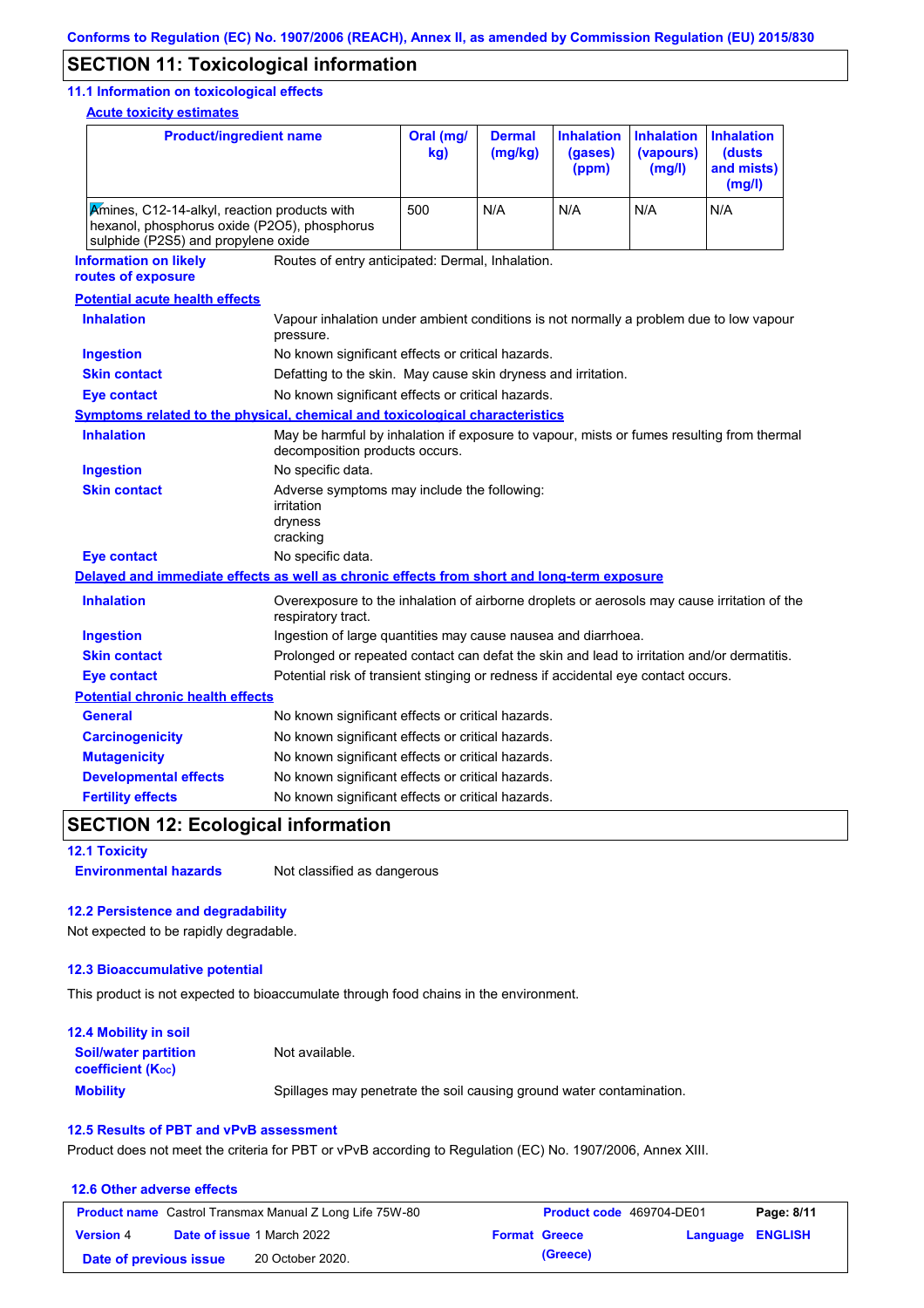## **SECTION 12: Ecological information**

**Other ecological information**

Spills may form a film on water surfaces causing physical damage to organisms. Oxygen transfer could also be impaired.

## **SECTION 13: Disposal considerations**

| <b>13.1 Waste treatment methods</b> |                                                                                                                                                                      |
|-------------------------------------|----------------------------------------------------------------------------------------------------------------------------------------------------------------------|
| <b>Product</b>                      |                                                                                                                                                                      |
| <b>Methods of disposal</b>          | Where possible, arrange for product to be recycled. Dispose of via an authorised person/<br>licensed waste disposal contractor in accordance with local regulations. |
| <b>Hazardous waste</b>              | Yes.                                                                                                                                                                 |

## **European waste catalogue (EWC)**

| <b>Waste code</b> | <b>Waste designation</b>                    |
|-------------------|---------------------------------------------|
| 13 02 06*         | synthetic engine, gear and lubricating oils |

However, deviation from the intended use and/or the presence of any potential contaminants may require an alternative waste disposal code to be assigned by the end user.

### **Packaging**

| <b>Methods of disposal</b> | Where possible, arrange for product to be recycled. Dispose of via an authorised person/<br>licensed waste disposal contractor in accordance with local regulations.                                                                    |
|----------------------------|-----------------------------------------------------------------------------------------------------------------------------------------------------------------------------------------------------------------------------------------|
| <b>Special precautions</b> | This material and its container must be disposed of in a safe way. Empty containers or liners<br>may retain some product residues. Avoid dispersal of spilt material and runoff and contact with<br>soil, waterways, drains and sewers. |
| <b>References</b>          | Commission 2014/955/EU<br>Directive 2008/98/EC                                                                                                                                                                                          |

## **SECTION 14: Transport information**

|                                           | <b>ADR/RID</b> | <b>ADN</b>     | <b>IMDG</b>    | <b>IATA</b>    |
|-------------------------------------------|----------------|----------------|----------------|----------------|
| 14.1 UN number                            | Not regulated. | Not regulated. | Not regulated. | Not regulated. |
| 14.2 UN proper<br>shipping name           |                |                |                |                |
| <b>14.3 Transport</b><br>hazard class(es) |                |                |                |                |
| 14.4 Packing<br>group                     |                |                |                |                |
| 14.5<br><b>Environmental</b><br>hazards   | No.            | No.            | No.            | No.            |
| <b>Additional</b><br>information          |                |                | -              |                |

**14.6 Special precautions for user** Not available.

**14.7 Transport in bulk according to IMO instruments**

Not available.

**SECTION 15: Regulatory information**

**15.1 Safety, health and environmental regulations/legislation specific for the substance or mixture**

**EU Regulation (EC) No. 1907/2006 (REACH)**

**Annex XIV - List of substances subject to authorisation**

**Annex XIV**

None of the components are listed.

**Substances of very high concern**

None of the components are listed.

**EU Regulation (EC) No. 1907/2006 (REACH)**

| <b>Product name</b> Castrol Transmax Manual Z Long Life 75W-80 |  | <b>Product code</b> 469704-DE01   |  | Page: 9/11           |                         |  |
|----------------------------------------------------------------|--|-----------------------------------|--|----------------------|-------------------------|--|
| <b>Version 4</b>                                               |  | <b>Date of issue 1 March 2022</b> |  | <b>Format Greece</b> | <b>Language ENGLISH</b> |  |
| Date of previous issue                                         |  | 20 October 2020.                  |  | (Greece)             |                         |  |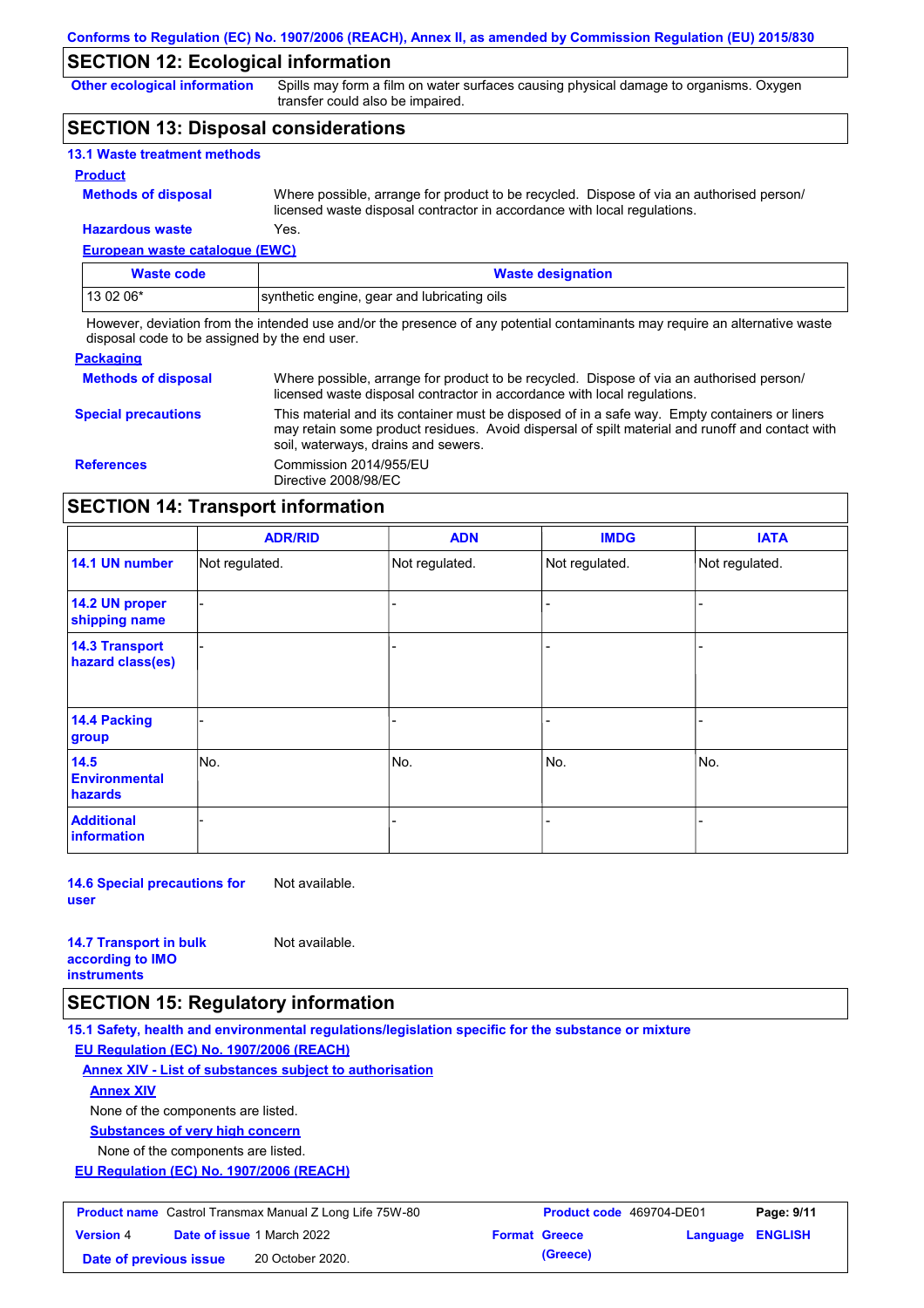### **Conforms to Regulation (EC) No. 1907/2006 (REACH), Annex II, as amended by Commission Regulation (EU) 2015/830**

## **SECTION 15: Regulatory information**

| <b>Annex XVII - Restrictions</b><br>on the manufacture.         | Not applicable.                                                                                                                |
|-----------------------------------------------------------------|--------------------------------------------------------------------------------------------------------------------------------|
| placing on the market                                           |                                                                                                                                |
| and use of certain                                              |                                                                                                                                |
| dangerous substances,<br>mixtures and articles                  |                                                                                                                                |
| <b>Other regulations</b>                                        |                                                                                                                                |
| <b>REACH Status</b>                                             | The company, as identified in Section 1, sells this product in the EU in compliance with the<br>current requirements of REACH. |
| <b>United States inventory</b><br>(TSCA 8b)                     | All components are active or exempted.                                                                                         |
| <b>Australia inventory (AIIC)</b>                               | All components are listed or exempted.                                                                                         |
| <b>Canada inventory</b>                                         | All components are listed or exempted.                                                                                         |
| <b>China inventory (IECSC)</b>                                  | All components are listed or exempted.                                                                                         |
| <b>Japan inventory (CSCL)</b>                                   | At least one component is not listed.                                                                                          |
| <b>Korea inventory (KECI)</b>                                   | All components are listed or exempted.                                                                                         |
| <b>Philippines inventory</b><br>(PICCS)                         | At least one component is not listed.                                                                                          |
| <b>Taiwan Chemical</b><br><b>Substances Inventory</b><br>(TCSI) | All components are listed or exempted.                                                                                         |
| Ozone depleting substances (1005/2009/EU)                       |                                                                                                                                |
| Not listed.                                                     |                                                                                                                                |
| Prior Informed Consent (PIC) (649/2012/EU)                      |                                                                                                                                |
| Not listed.                                                     |                                                                                                                                |
| <b>Persistent Organic Pollutants</b><br>Not listed.             |                                                                                                                                |
| <b>EU - Water framework directive - Priority substances</b>     |                                                                                                                                |
| None of the components are listed.                              |                                                                                                                                |
| <b>Seveso Directive</b>                                         |                                                                                                                                |
| This product is not controlled under the Seveso Directive.      |                                                                                                                                |
|                                                                 |                                                                                                                                |
| <b>15.2 Chemical safety</b>                                     | A Chemical Safety Assessment has been carried out for one or more of the substances within                                     |

A Chemical Safety Assessment has been carried out for one or more of the substances within this mixture. A Chemical Safety Assessment has not been carried out for the mixture itself.

## **SECTION 16: Other information**

**assessment**

| <b>Abbreviations and acronyms</b> | ADN = European Provisions concerning the International Carriage of Dangerous Goods by<br>Inland Waterway<br>ADR = The European Agreement concerning the International Carriage of Dangerous Goods by<br>Road<br>ATE = Acute Toxicity Estimate<br><b>BCF</b> = Bioconcentration Factor<br><b>CAS = Chemical Abstracts Service</b><br>CLP = Classification, Labelling and Packaging Regulation [Regulation (EC) No. 1272/2008]<br>CSA = Chemical Safety Assessment<br>CSR = Chemical Safety Report<br><b>DMEL = Derived Minimal Effect Level</b><br>DNEL = Derived No Effect Level<br>EINECS = European Inventory of Existing Commercial chemical Substances<br>ES = Exposure Scenario<br>EUH statement = CLP-specific Hazard statement<br>EWC = European Waste Catalogue<br>GHS = Globally Harmonized System of Classification and Labelling of Chemicals<br>IATA = International Air Transport Association<br>IBC = Intermediate Bulk Container<br>IMDG = International Maritime Dangerous Goods<br>LogPow = logarithm of the octanol/water partition coefficient |                                                         |          |                               |
|-----------------------------------|-------------------------------------------------------------------------------------------------------------------------------------------------------------------------------------------------------------------------------------------------------------------------------------------------------------------------------------------------------------------------------------------------------------------------------------------------------------------------------------------------------------------------------------------------------------------------------------------------------------------------------------------------------------------------------------------------------------------------------------------------------------------------------------------------------------------------------------------------------------------------------------------------------------------------------------------------------------------------------------------------------------------------------------------------------------------|---------------------------------------------------------|----------|-------------------------------|
|                                   | MARPOL = International Convention for the Prevention of Pollution From Ships, 1973 as<br>modified by the Protocol of 1978. ("Marpol" = marine pollution)<br>OECD = Organisation for Economic Co-operation and Development<br>PBT = Persistent, Bioaccumulative and Toxic                                                                                                                                                                                                                                                                                                                                                                                                                                                                                                                                                                                                                                                                                                                                                                                          |                                                         |          |                               |
| <b>Version 4</b>                  | <b>Product name</b> Castrol Transmax Manual Z Long Life 75W-80<br><b>Date of issue 1 March 2022</b>                                                                                                                                                                                                                                                                                                                                                                                                                                                                                                                                                                                                                                                                                                                                                                                                                                                                                                                                                               | <b>Product code</b> 469704-DE01<br><b>Format Greece</b> | Language | Page: 10/11<br><b>ENGLISH</b> |
|                                   |                                                                                                                                                                                                                                                                                                                                                                                                                                                                                                                                                                                                                                                                                                                                                                                                                                                                                                                                                                                                                                                                   |                                                         |          |                               |

**Date of previous issue (Greece)** 20 October 2020.